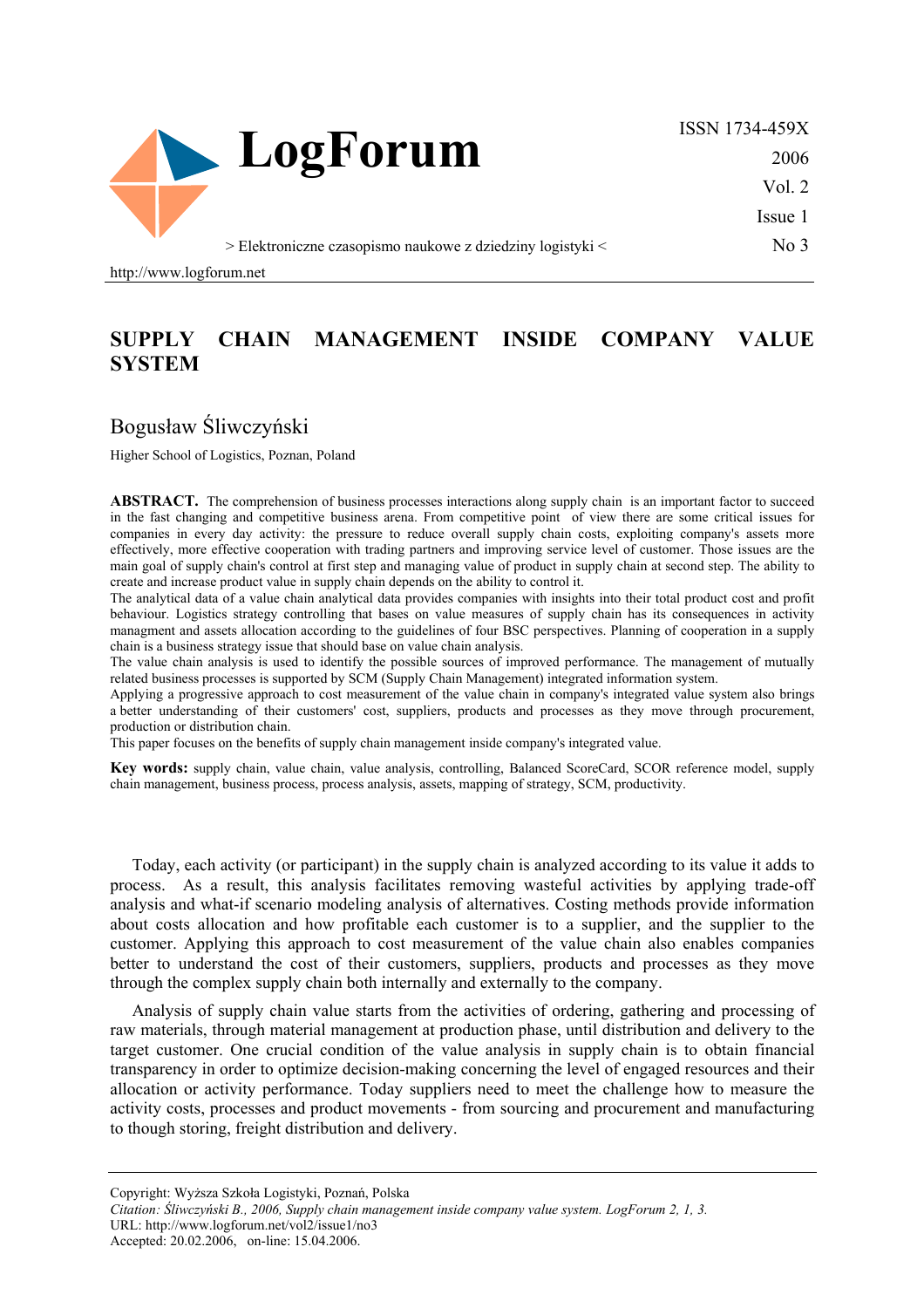Value chain analysis (VCA) provides companies with insights into their own cost behaviour. The value chain analysis is used by a company to examine objectively costs attributed to products moving along its value chain (including insights to impact of external supply chain costs). Value Supply Chain Analysis (VSCA) is the method designed to monitor the costs of products in time as they move through the supply chain. In this meaning product is a result of an activity (or group of activities) that has a particular value for a receiver (customer). The term of value stream in supply chain is defined as all the steps - both value added and non-value added - required to bring a product from the raw material to the customer.

In every day activities of a company there is a number of key issues that became most significant regarding competitive position of company and its product on the market, such as:

- reducing overall supply chain costs,
- efficiency of using company assets,
- effective realization of activities,
- effective cooperation with trading partners,
- improving service level of customer.



 Fig. 1. Analysis and influence area of operational controlling Rys. 1. Obszary wpływów i analizy w kontrollingu operacyjnym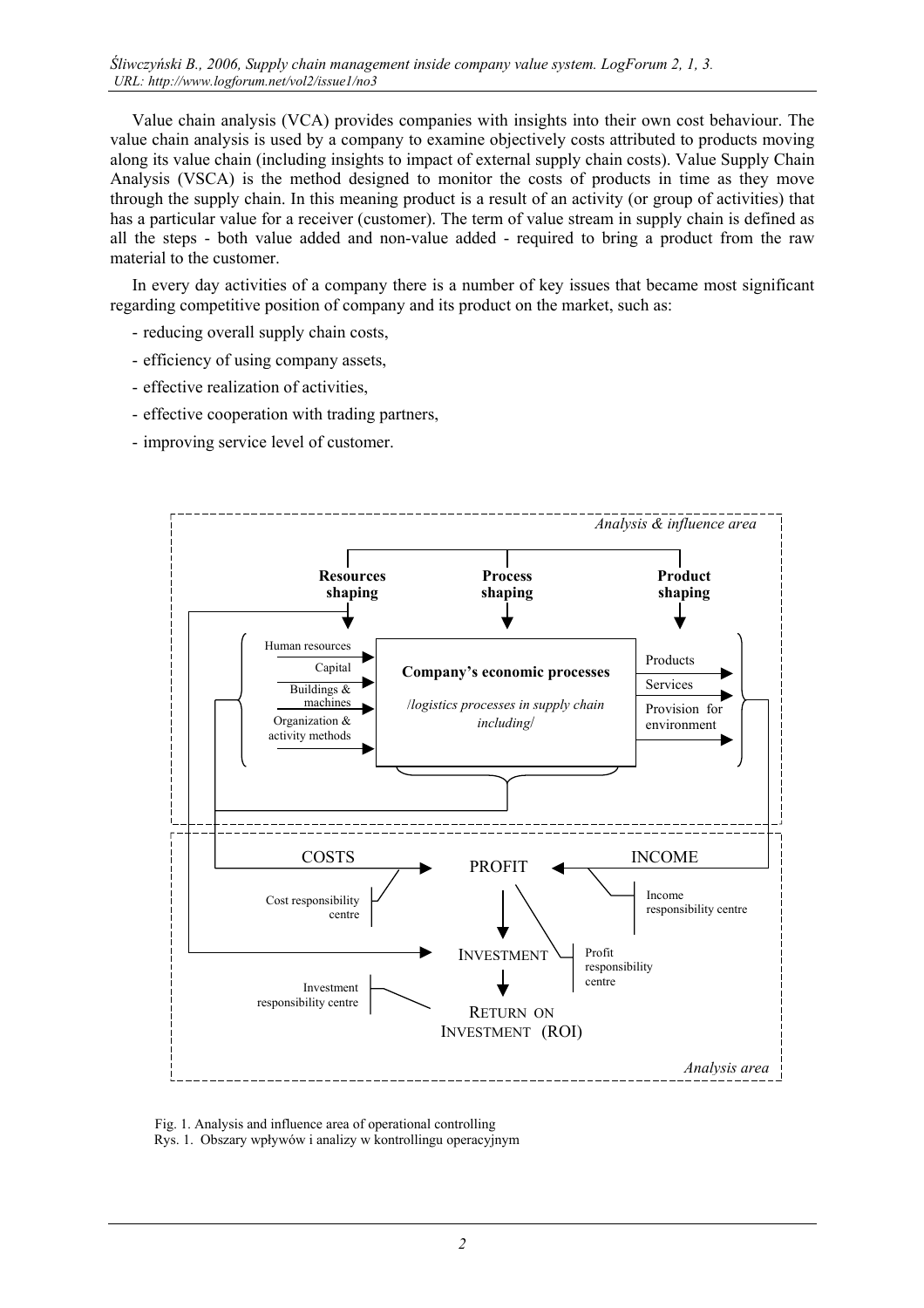Those issues are the biggest concern of at first supply chain's controlling and then while managing its value of product.

Area of analysis and influence of operational controlling on company's activity in a supply chain is presented in figure 1.

The ability to create and increase product value in supply chain depends on the ability to control it. One way is to better understand how each internal/external activity (e.g. in cooperation with a trading partner) or resources allocation affects the extended chain's cost structure. Reliable measures can foster better communication, analysis and understanding of how the various diverse processes and functions within company such as procurement, shipping and warehousing can collectively reduce costs. The idea of designing lean material flow in supply chain as a main point of mapping activity and resources allocation is represented by the future state map that aims at creating a vision of how the value stream should operate from raw material down to the finished product (in "door-to-door" process).

To manage supply chain inside company's integrated value chain Activity-Base Management (ABM) method as costing methodology is increasingly accepted. ABM is used to calculate costs of diverse outputs - including products and customers - and what is the cause of these costs. ABM method shows an organization that focuses on profit margins and unit-cost comparisons, in order better to understand what generates the costs in supply chain. Cost analysis in supply chain bases on measures, traces and expenses spent to calculate costs including product-making costs as well as the customer-related costs or costs-to-serve that are involved with front-office customer handling and service. The control and adjusting loop-back of supply chain logistics costs, make up an important part of real system of value chain management in a company. Such costs feedback focused on supply chain activities in logistics processes, supply chain resources and products is presented in figure 2.



Fig. 2. Control and adjusting costs processes in integrated value chain Rys. 2. Procesy kontroli i analizy kosztów w zintegrowanym łańcuchu wartości

The identification of differences in costs bearing and profitability of supplying various customers with various products using various logistics services is the fundamental task of value calculation.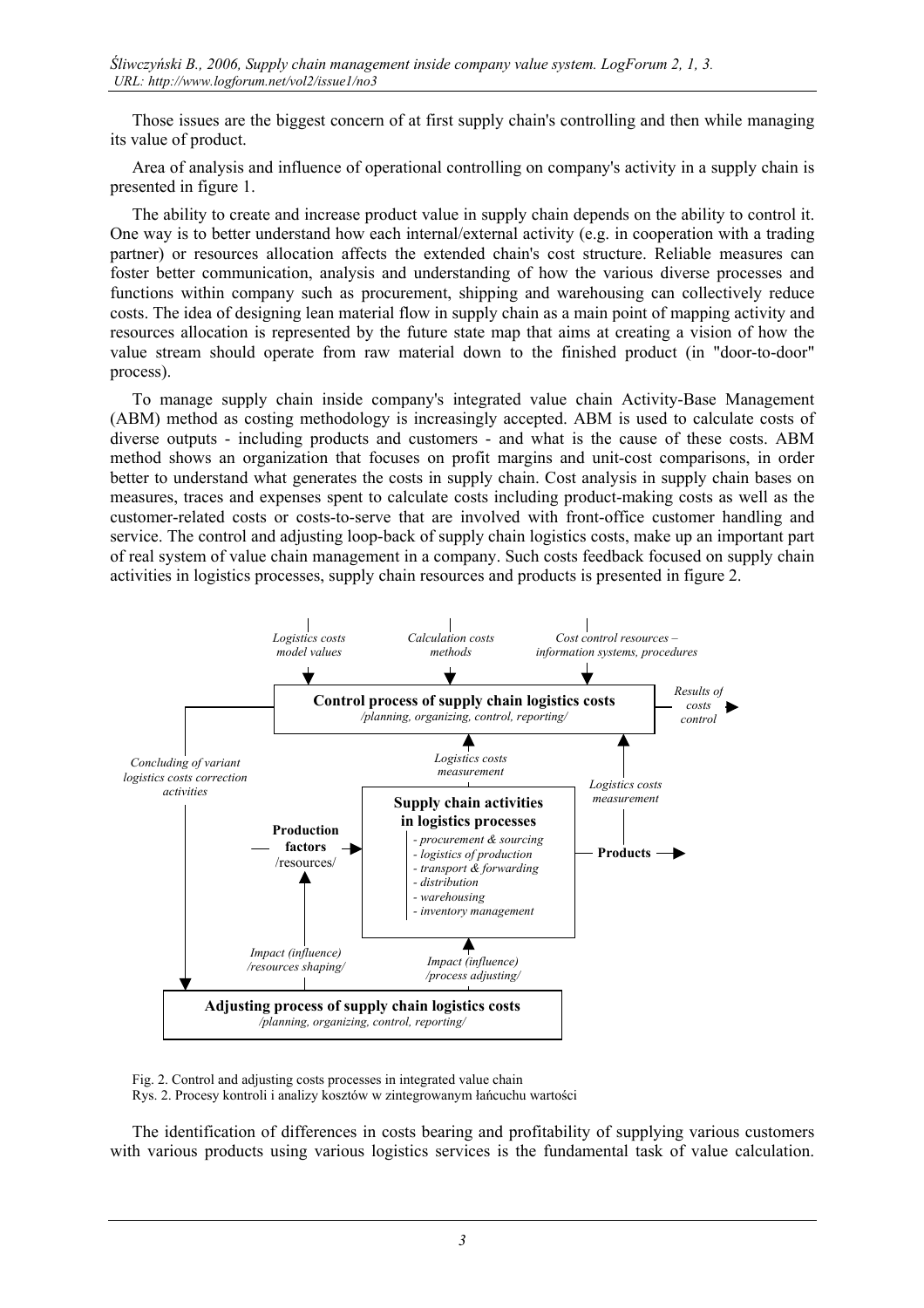Value management in supply chain needs to reflect various customer demands and different logistics activities in costs calculation.

Separating different distribution supply chains (with different products to different segments of market and groups of customers) lets to treat it as a profit center and makes it possible to match proper ways of management. Example of multidimensional costs analytical sheet according to variable costs algorithm for company's supply chains is presented in table 1.

Table 1. Example of multidimensional costs analytical sheet according to variable costs algorithm for company's supply chains

Tabela 1. Przykład wielowymiarowego arkusza analizy kosztów zgodny z algorytmem kosztów zmiennych łańcuchów zaopatrzenia przedsiębiorstwa

|                                                                             | Company        |                |                |                |                |                |                |                |         |                |                |     |                |                |
|-----------------------------------------------------------------------------|----------------|----------------|----------------|----------------|----------------|----------------|----------------|----------------|---------|----------------|----------------|-----|----------------|----------------|
| Calculation Item                                                            | Region North   |                |                |                |                |                | Region West    |                |         |                | Region East    |     |                |                |
|                                                                             | Supply chain 1 |                |                | Supply chain 1 |                |                | Supply         |                | Supply  |                | Supply         |     | Supply         |                |
|                                                                             |                |                |                |                |                |                | chain 1        |                | chain 1 |                | chain 1        |     | chain 1        |                |
|                                                                             | S <sub>1</sub> |                | S <sub>2</sub> | S <sub>3</sub> |                | S <sub>4</sub> | S <sub>5</sub> | S <sub>6</sub> | S7      | S8             | S <sub>9</sub> | S10 | <b>S11</b>     | S12            |
|                                                                             | A <sub>1</sub> | A <sub>2</sub> | A <sub>3</sub> | A <sub>1</sub> | A <sub>3</sub> | A <sub>4</sub> | A <sub>1</sub> | A <sub>3</sub> | A1      | A <sub>5</sub> | A <sub>3</sub> | A4  | A <sub>2</sub> | A <sub>5</sub> |
| 1. Product assortment sale<br>income                                        |                |                |                |                |                |                |                |                |         |                |                |     |                |                |
| 2. Variable costs of<br>product assortment                                  |                |                |                |                |                |                |                |                |         |                |                |     |                |                |
| 3. Cost covering margin I<br>$(1-2)$                                        |                |                |                |                |                |                |                |                |         |                |                |     |                |                |
| 4. Fixed costs of product<br>assortment                                     |                |                |                |                |                |                |                |                |         |                |                |     |                |                |
| 5. Cost covering margin II<br>$(3-4)$                                       |                |                |                |                |                |                |                |                |         |                |                |     |                |                |
| 6. Sum of product<br>assortment covering<br>margins for customer<br>segment |                |                |                |                |                |                |                |                |         |                |                |     |                |                |
| 7. Sum of customer<br>segments covering<br>margins in supply<br>chain       |                |                |                |                |                |                |                |                |         |                |                |     |                |                |
| 8. Fixed costs of supply<br>chain                                           |                |                |                |                |                |                |                |                |         |                |                |     |                |                |
| 9. Cost covering margin<br>of supply chain                                  |                |                |                |                |                |                |                |                |         |                |                |     |                |                |
| 10. Sum of supply chains<br>covering margins<br>inside region               |                |                |                |                |                |                |                |                |         |                |                |     |                |                |
| 11. Fixed costs of region                                                   |                |                |                |                |                |                |                |                |         |                |                |     |                |                |
| 12. Cost covering margin<br>of region                                       |                |                |                |                |                |                |                |                |         |                |                |     |                |                |
| 13. Sum of regions<br>covering margins<br>inside company                    |                |                |                |                |                |                |                |                |         |                |                |     |                |                |
| 14. Fixed costs of<br>company                                               |                |                |                |                |                |                |                |                |         |                |                |     |                |                |
| 15. Company profit                                                          |                |                |                |                |                |                |                |                |         |                |                |     |                |                |

S - customer Segment; A - product Assortment

On the basis of calculation results it is possible to determine sale profitability and to study relationships between production/sale changes and income/cost/profit changes. Related to above costs analytical sheet, ABM method gives a broad snapshot of costs that help to determine what to focus on and where. On the other hand, the VSCA method is already focused on testing the costs and benefits of changes. Commonly used applications that involve mentioned methods include: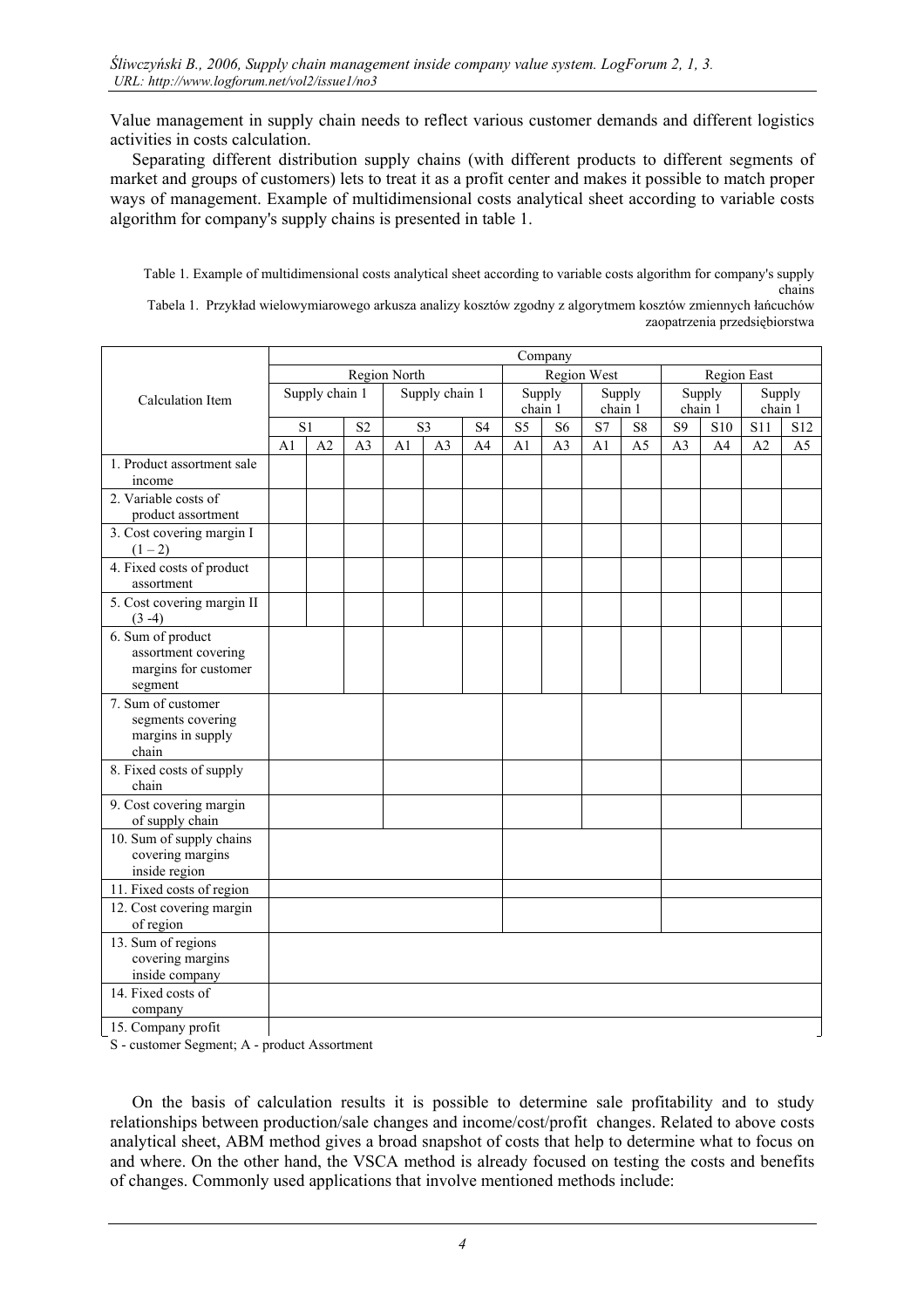- computing profit-and-loss statements for each customer (or customer segment) for profit margin analysis,
- comparing benchmarked activity costs and their relative value-added and cost-driver sources.

Effective management system of supply chain value should calculate and report the consequences and impacts of decisions and changes. These cost changes should range from "what-if" scenarios of alternative business actions to gap analysis between "as-is" and "to-be" business process reengineering. Activity-Base Management supports profit and value control that is essential for operations control in supply chain. Operations control methods applied in supply chain and related to Balanced ScoreCard support both: management of customer and product perspectives (that determine sale incomes) as well as process and resources perspectives (that determine supply chain costs). Relationships between those perspectives using ABM method context applied in a distribution chain are presented in figure 2. Identification and decision making process that is supported by ABM method is considered in the figure in the context of benefits and advantages across the supply chain. ABM method that is crucial for the value in supply chain analysis bases on Activity-Base Costing (ABC).



Fig. 3. Relationships between ABM perspectives in a distribution chain

Rys. 3. Powiązania pomiędzy różnymi perspektywami ABM w łańcuchu dystrybucji

Managing supply chain inside company value system requires reliable data from the company information system. Business partners cooperation in changing environment requires mass data flow acquisition and quasi-real time processing in many areas of supply chain, e.g. sourcing, warehousing, inventory control, production planning and materials handling, distribution and selling, finance management, etc. All mentioned methods and tools aim at processes rationalization together with suppliers (sellers) and receivers (buyers) that increase competitiveness in whole supply chain and complex supply network. Cost measures in the supply chain make mutually acceptable base, which allow for adjustments in supply chain. Without this agreed base, no change can occur.

The supply chain value analysis uses industry-standard language to foster communication across internal departments and external trading partners. It has a library of predefined activities (e.g. receive,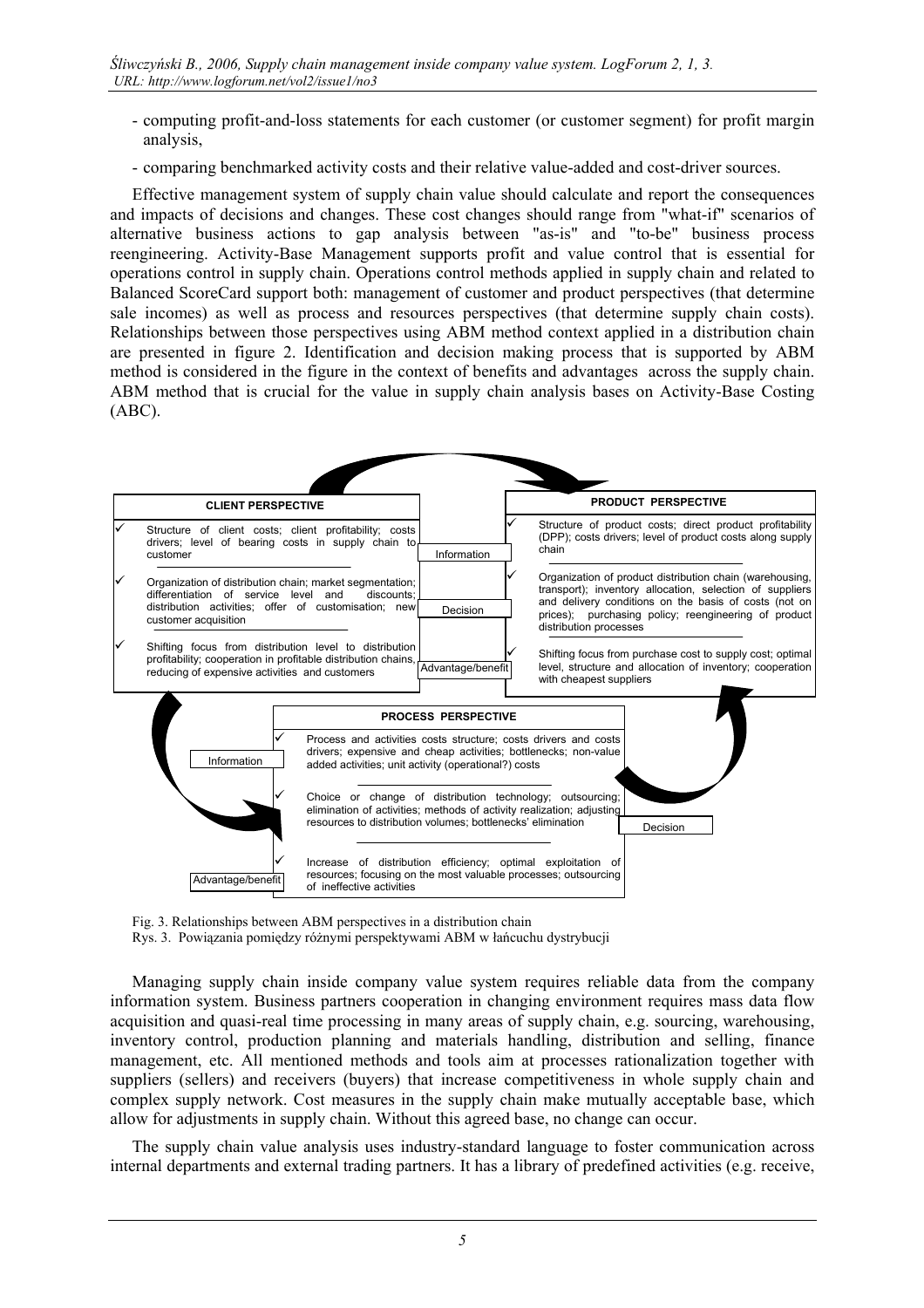store, pick, move), product handling units (e.g. pallets, roll cages, cases), costs drivers (e.g. products, vehicles, routes to market, in-store fixtures, etc.) and other terms.

In the process of planning and verification of optimal activities in logistics processes, it is very useful to apply SCOR business process reference model. The model links process elements, measures, best practices and the features associated with the execution of a supply chain in a unique format. The model focuses on the activities involved, not the person or organizational element that performs the activity. One of the most important aspects in creating value across supply chain is to associate cycle time measures of reliability, responsiveness and flexibility (in external chain - customer oriented) with area of costs and assets (in internal facing chain). Apart from the five basic management processes (Plan, Source, Make, Deliver and Return) that provide the organizational structure of the SCORmodel, it is useful to mention the three classical management activities in the model: planning, execution, and enabling (formerly infrastructure). It is essential to use the SCOR model as a tool in operations control when aiming to create value in supply chain. Planning of activities (or processes) that base on SCOR model allows better resources alignment and in consequence, to meet expected requirements. Planning processes balance aggregated demand across a consistent planning horizon and generally occur at regular intervals and can contribute to supply chain response time.

It is important that, like the process elements themselves, the measures of those processes or their activities are hierarchical. It is very useful for the logistics strategy controlling based on value measures in supply chain to head for activity managing and resources (assets) allocation according to the guidelines of four perspectives of BSC.

Effective execution of strategic plan and competitive position achievement needs mapping aims into operational activities. The success on the market is attainable by communicating strategic and operational goals on each level of company's organizational structure. The Balanced Scorecard Methodology (BSC) should also consider system and process connection of company in procurement as well as co-operation or distribution supply chain. Analytical data of a value chain provides company with insights into their total product cost and profit behaviour.

Structural analysis focuses on desired achievements of value and productivity in supply chain based on the organization's broad aims and objectives. Managers are aware of inputs such as business strategy, management philosophy and organizational culture or all major determinants of organizational productivity (methods of cooperation, information exchange) which are not easy to quantify. It means that multi-dimensional value and productivity is difficult to analyze quantitatively. Hence that is the reason why so many management philosophies have been proposed: management by objectives (MBO), zero-based budgeting (ZBB), total quality management (TQM), business process reengineering (BPR), activity-based management (ABM), management by project (MBP), team-based management (TBM), etc. Unfortunately, there is no universally accepted model for internal and external supply chain productivity improvement, just guidelines, the success of which depends heavily on the nature of the organization and the approach of the individuals attempting to implement them.

These guidelines listed below are used for conducting a productivity improvement in supply chain to achieve its higher value:

- to identify needs to be met in supply chain and why (in four perspectives of BSC methodology),
- to establish appropriate productivity measures and corresponding measure system,
- to assess the current level of productivity and set stretch of productivity goals,
- to identify key factors that have impact on the productivity measures in all perspectives,
- to conduct a critical multi-dimensional analysis of each key factors focusing primarily on the SCOR referenced model of processes,
- to establish new policy and procedures with recommendations for improvement,
- to introduce recommendations to all stakeholders within their companies and conduct training sessions on the new procedures where required,
- to establish a system for the monitoring and reviewing of the new procedures.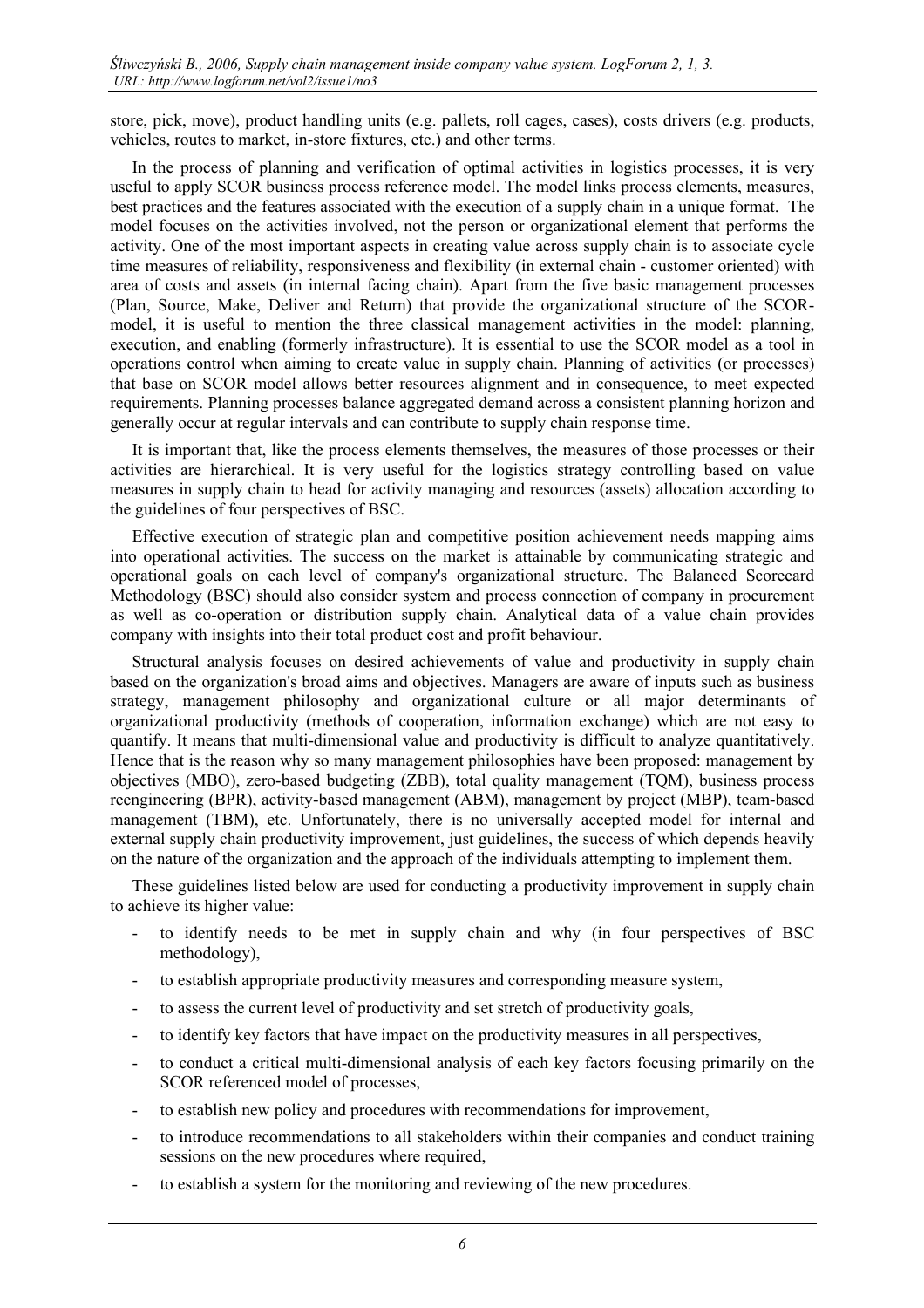### **CONCLUSIONS**

Concluding these considerations about supply chain management inside company value system it is essential to point out VSCA method that delivers financial intelligence which a company can use to calculate the direct product cost (DPC). Value management in internal and external supply chain requires and includes:

- performance management analysis for decision support,
- accurate reflection of the consequences and decisions' impact,
- methodologies of costs calculations and decision optimization,
- visibility of the impacts throughout the value chain to every company or participant in external supply chain,
- tracing information that reflects influence of changing environment on supply chain,
- setting up performance modeling standards.

VSCA method allows a company to look both inside and outside its operation in order to achieve maximum benefits from improvement initiatives. The paper presents methods and tools used to manage the value of supply chain that include controlling as a support system for management and integration of products, processes and assets in supply chain.

#### **REFERENCES**

- Gadiesh O., Gilbert J. L., 2001, Transforming Corner-Office Strategy into Frontline Action, Harvard Business Review, 73-79.
- Kaplan R.S., Norton D. P., 2001, The Strategy Focused Organization. How Balanced Scorecard Companies Thrive in the New Business Environment. Boston-Massachusetts, Harvard Business School Press.
- Rother M., Shook J., 1999, Learning to see value stream mapping to create value and eliminate muda. The Lean Enterprise Institute, Brooklin Massachusetts.
- Śliwczyński B., 2005, Controlling operacyjny łańcucha dostaw brakującym ogniwem Strategicznej Karty Wyników, LogForum 1, 2, 2, URL:<http://www.logforum.net/vol2/issue2/no2>.

# **ZARZĄDZANIE ŁAŃCUCHEM DOSTAW W SYSTEMIE WARTOŚCI PRZEDSIĘBIORSTWA**

**STRESZCZENIE**. Zdolność do interakcji procesów biznesowych przedsiębiorstw w łańcuchach dostaw jest ważnym czynnikiem sukcesu w szybko zmieniającym się otoczeniu konkurencyjnym. Dążenie do redukcji kosztów łańcuchowych produktu, efektywne wykorzystanie zasobów przedsiębiorstwa czy efektywna współpraca z partnerami biznesowymi w łańcuchu dostaw, stanowią wybrane przykłady wielu zabiegów zmierzających do podwyższenia pozycji konkurencyjnej przedsiębiorstwa na rynku. Te działania są głównym celem kontroli i sterowania łańcuchem dostaw ukierunkowanych na zarządzanie wartością produktu wzdłuż całego łańcucha - od zaopatrzenia w materiały, po dostarczenie wyrobu gotowego klientowi na docelowym rynku. Zdolność do tworzenia i podwyższania wartości produktu w łańcuchu dostaw zależy od zdolności do kontroli i sterowania łańcuchem dostaw.

Dane analityczne łańcucha wartości umożliwiają spojrzenie przedsiębiorstwa na całkowity łańcuchowy koszt produktu i kształtowanie się zysku. Controlling strategii logistycznych bazujący na pomiarze wartości w łańcuchu dostaw, wspomaga zarządzanie działaniami i alokację zasobów w łańcuchu, zgodnie ze wskazaniami wynikającymi z analizy czterech perspektyw metodyki BSC. Planowanie współpracy w łańcuchu dostaw jest zagadnieniem strategii biznesowej, która powinna bazować na analizie łańcucha wartości.

Zastosowanie pomiaru kosztów łańcucha wartości w zintegrowanym systemie wartości przedsiębiorstwa, pozwala na lepsze zrozumienie kosztów tworzonych przez klientów, dostawców i produkty w trakcie przepływu w łańcuchu zaopatrzenia, produkcji i dystrybucji.